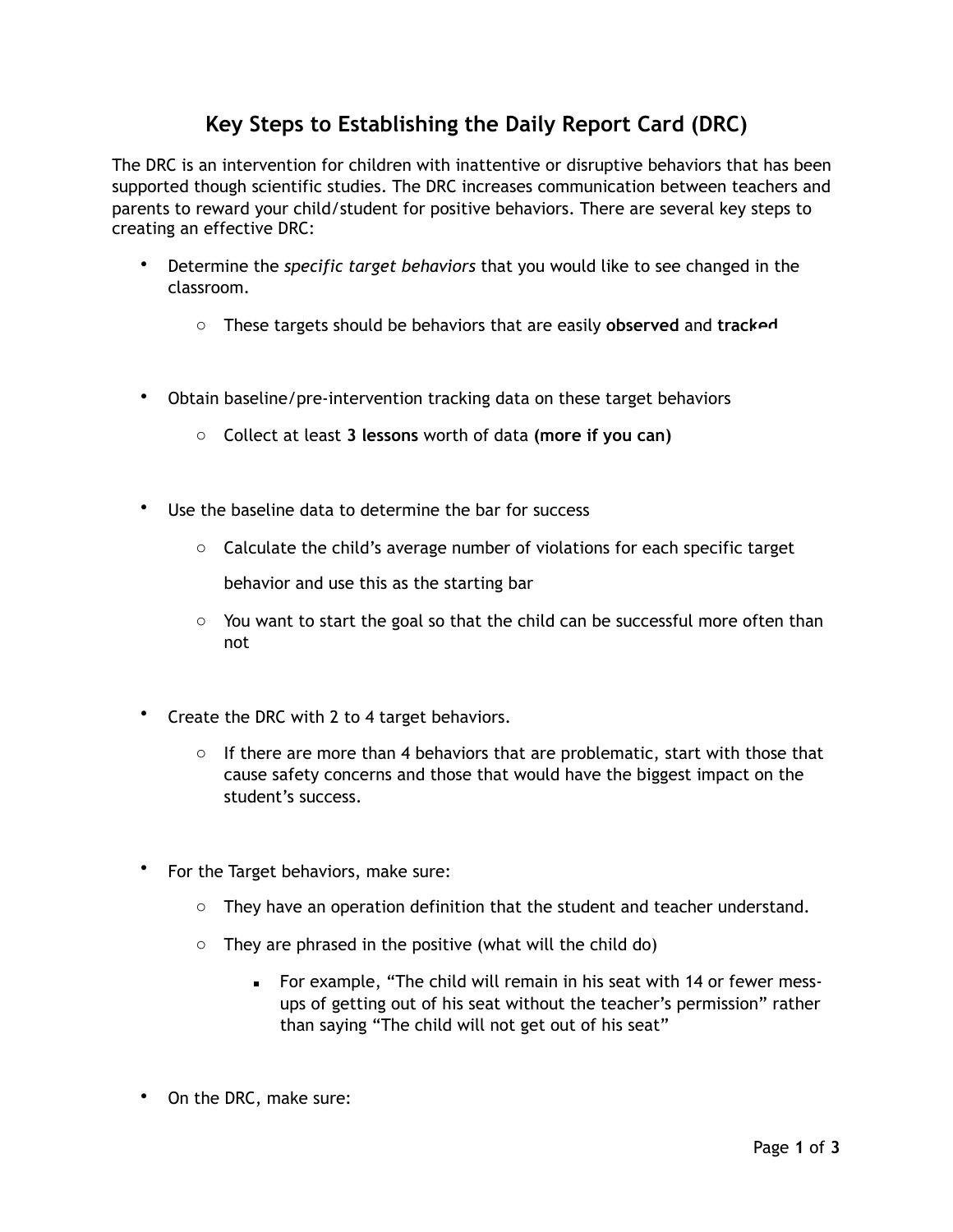- $\circ$  There is a location for the teacher to track the behavior and provide feedback to the child.
- $\circ$  Each target behavior has a criterion for success (for example, 3 or fewer rule violations)
- $\circ$  Each target behavior has a place to indicate whether or not the goal was met (for example, yes/no; smiley/frown)
- o There is a place for comments
- o There is a place for the date
- o There is a place to indicate the reward received.

## **Key Steps to Establishing the DRC (continued)**

- Create a Reward Menu
	- $\circ$  Start with creating a list of rewards that the child would like to earn.
		- **EXEC** These do not have to be physical rewards! You can be creative in choosing rewards that are inexpensive and motivating to the child!
		- **Try to make them rewards that can be given to the student on the same** day they earned them so that the reward is immediate.
	- $\circ$  Rank the rewards from most to least motivating. Decide and separate which rewards the child can choose for meeting a certain number of targets.
		- For example, if they only meet one goal, they can choose from one list of rewards. If they meet two goals, they can choose from another list of more motivating rewards. If they meet all goals in the day, they can choose from a list of the best rewards.
	- $\circ$  If the reward is something that cannot be given until the following lesson, reward the child with something small right away (i.e., small candy, sticker) and be sure to follow through with the chosen reward the next lesson, regardless of whether the child is having a good or bad day.